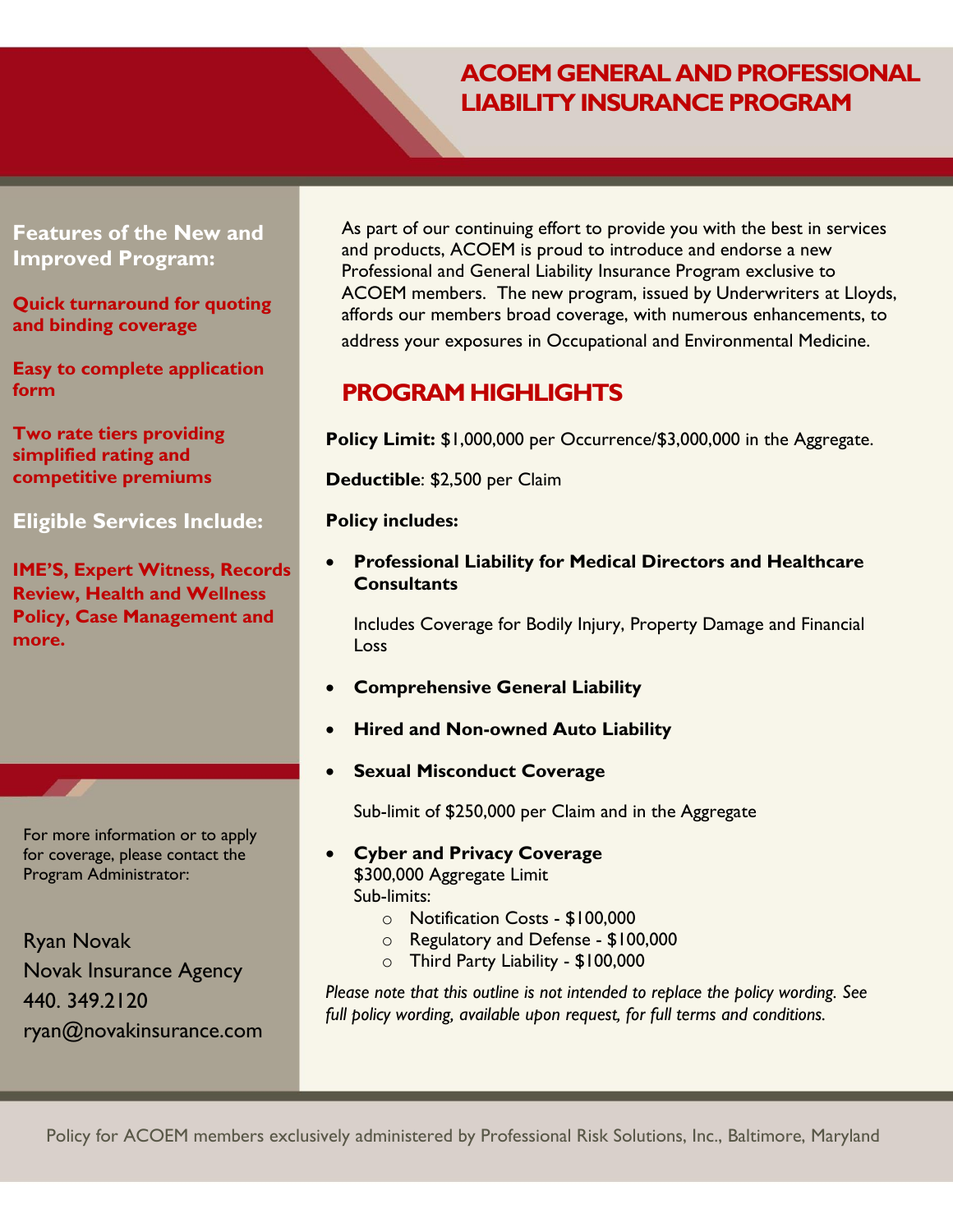

## **ACOEM General and Professional Liability Program**

The ACOEM program provides you with coverage for General and Professional Liability exposures arising out of your services as a healthcare consultant and/or corporate medical director. This program is not designed to replace any medical professional liability policy for the direct patient care and treatment in a private practice setting.

### **PROGRAM QUALIFICATIONS**

- Active member of ACOEM in good standing
- Licensed as an M.D. or D.O. with license in good standing
- No prior general or professional liability claims in last 10 years, unless an exception is granted by underwriters
- No direct patient care in excess of 15% of total services as a corporate medical director
- No prescriptions as a corporate medical director of FDA Schedule I, II, or III drugs
- Primary medical professional liability coverage with limits of \$1M/\$3M or confirmation that there is no direct patient care other than what is expected as a corporate medical director (limited, per above, to 15% of total services)

### **HOW TO PURCHASE THIS INSURANCE**

- 1. Complete all questions on the ACOEM Application.
- 2. Sign and date the application. (Application must be signed prior to binding and within 30 days of effective date)
- 3. Select coverage.
- 4. Return all of the above to the Program Administrator.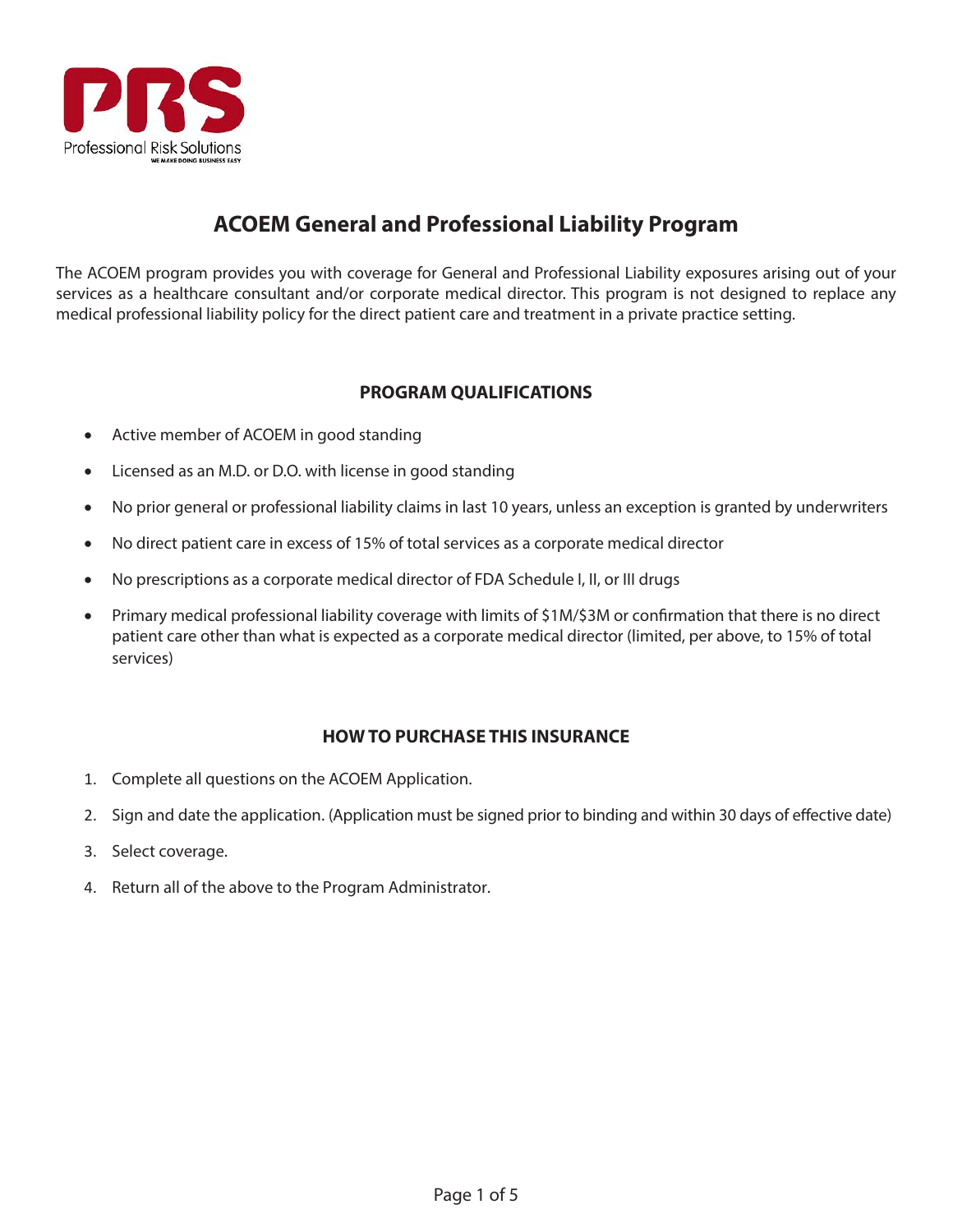

# **ACOEM General and Professional Liability Application**

### **Section One - Application Information**

|    | (as it should appear on the policy)                                                                                                                                                                                            |     |    |  |     |                |           |
|----|--------------------------------------------------------------------------------------------------------------------------------------------------------------------------------------------------------------------------------|-----|----|--|-----|----------------|-----------|
|    |                                                                                                                                                                                                                                |     |    |  |     |                |           |
|    |                                                                                                                                                                                                                                |     |    |  |     |                |           |
|    |                                                                                                                                                                                                                                |     |    |  |     |                |           |
|    |                                                                                                                                                                                                                                |     |    |  |     |                |           |
|    | Employment Status (please check and complete the relevant section):                                                                                                                                                            |     |    |  |     |                |           |
|    | Independent Contractor                                                                                                                                                                                                         |     |    |  |     |                |           |
|    |                                                                                                                                                                                                                                |     |    |  |     |                |           |
|    | Employee                                                                                                                                                                                                                       |     |    |  |     |                |           |
|    |                                                                                                                                                                                                                                |     |    |  |     |                |           |
|    |                                                                                                                                                                                                                                |     |    |  |     |                |           |
| 2. | Degree: Specialty: Specialty: Specialty: Specialty: Specialty: Specialty: Specialty: Specialty: Specialty: Specialty: Specialty: Specialty: Specialty: Specialty: Specialty: Specialty: Specialty: Specialty: Specialty: Speci |     |    |  |     |                |           |
|    |                                                                                                                                                                                                                                |     |    |  |     |                |           |
|    | Are you Board Certified?                                                                                                                                                                                                       |     |    |  |     | <sup>Nes</sup> | $\Box$ No |
|    |                                                                                                                                                                                                                                |     |    |  |     |                |           |
| 3. | Is there a written protocol for documenting and referring workers to their primary care provider if health concerns<br>are noticed during routine examinations?                                                                |     |    |  | N/A | Yes            | No        |
|    | 4. Do you have responsibility to make the final determination as to whether and/or how a program is implemented?                                                                                                               |     |    |  | N/A | $\Box$ Yes     | $\Box$ No |
|    | 5. As part of the services for which you are applying for coverage herein, do you prescribe any of the following?                                                                                                              |     |    |  |     |                |           |
|    | FDA Schedule I Drugs and The Schedule I Drugs and The Schedule I Drugs and The Schedule I Drugs and The Schedu                                                                                                                 |     |    |  |     |                |           |
|    | FDA Schedule II Drugs                                                                                                                                                                                                          | Yes | No |  |     |                |           |
|    | FDA Schedule III Drugs                                                                                                                                                                                                         | Yes | No |  |     |                |           |
|    | FDA Schedule IV Drugs                                                                                                                                                                                                          | Yes | No |  |     |                |           |
|    | FDA Schedule V Drugs                                                                                                                                                                                                           | Yes | No |  |     |                |           |
|    |                                                                                                                                                                                                                                |     |    |  |     |                |           |

**Note: If as a corporate medical director you are prescribing FDA Schedule I, II, or Schedule III drugs then coverage cannot be bound per the terms and conditions of this program.**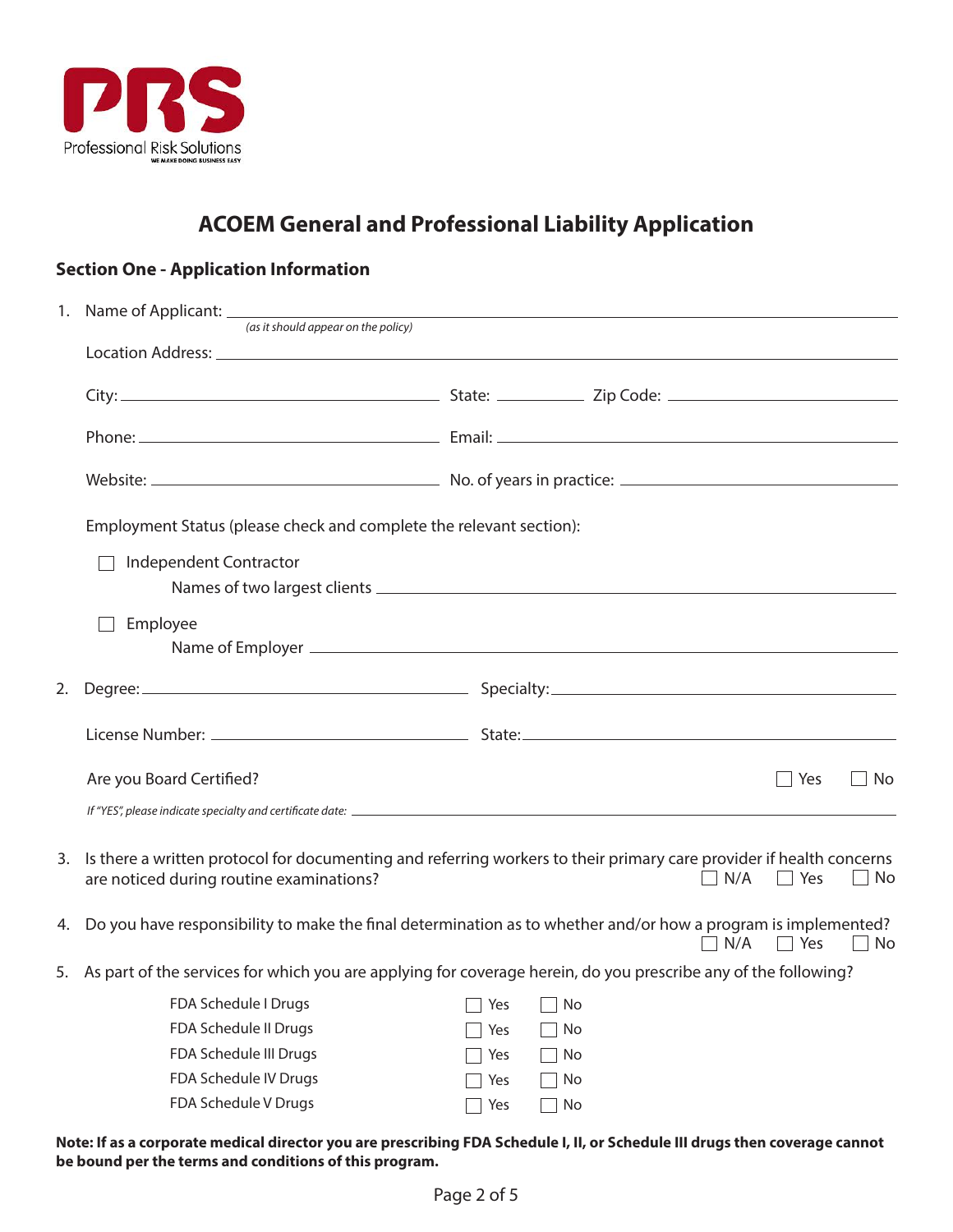

### **Section Two - Eligibility Questions**

|    | 1. Are you an active member of ACOEM in good standing?                                                                                                       | Yes        | No                             |
|----|--------------------------------------------------------------------------------------------------------------------------------------------------------------|------------|--------------------------------|
|    | Expiration Date: _______                                                                                                                                     |            |                                |
| 2. | Are you licensed as an M.D. or D.O.?                                                                                                                         | Yes        | No                             |
| 3. | Is your medical license active and in good standing?                                                                                                         | $\Box$ Yes | No                             |
| 4. | Is there any direct patient care in excess of 15% of total services as a corporate medical director?                                                         | $\Box$ Yes | No                             |
| 5. | Do you have any employees other than clerical and administrative?                                                                                            | $\Box$ Yes | No                             |
| 6. | Have you ever been the subject of investigative or disciplinary proceedings or reprimanded by a government agency,<br>hospital, or professional association? | $\Box$ Yes | $\Box$ No                      |
| 7. | In the last 10 years:                                                                                                                                        |            |                                |
|    | Has any claim or suit for alleged malpractice been ever brought against you?                                                                                 | Yes        | No                             |
|    | Has any claim or suit of alleged malpractice been ever brought against you that has not been reported to any<br>current or prior insurance carrier?          | Yes        | No<br>$\overline{\phantom{0}}$ |
| 8. | Are you aware of any acts, errors, omissions, or circumstances which may result in a malpractice claim or suit being<br>brought against you?                 | $\Box$ Yes | $\Box$ No                      |
| 9. | Do you engage sub-contractors to provide services to your clients? If so, describe below.                                                                    | $\Box$ Yes | $\Box$ No                      |
|    | 10. Do you perform physical examinations to assess or certify ability to operate heavy machinery (e.g., bulldozers,<br>cranes, etc.)?                        | $\Box$ Yes | No                             |
|    | 11. Do you perform construction or industrial site safety design or inspection?                                                                              | Yes        | No                             |
|    | If you answered "Yes" to any of questions 5-11, please provide details below. If more space is needed, attach a                                              |            |                                |

#### **Details of Questions 5-11**

**supplement. Coverage will not be bound without prior underwriter approval.**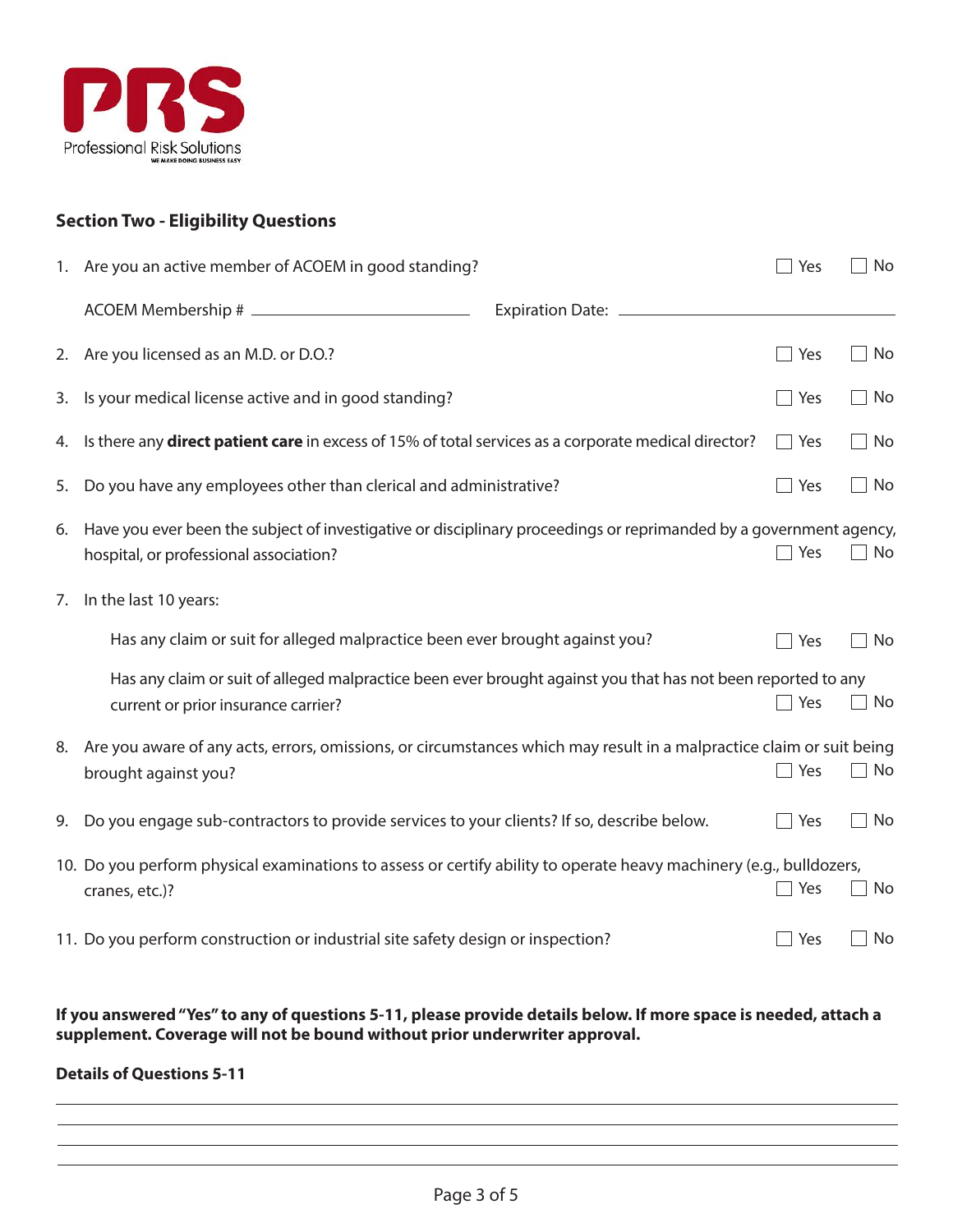

### **Section Three - Warranty Statements**

(Please select the applicable warranty statements below.)

#### **Please check the appropriate box(es):**

- I warrant that I do not provide direct patient care. Services that I provide are limited to those of a corporate Medical Director, including Independent Medical Evaluations, Expert Witnessing, Records Review, MRO's and/or Case Management.
- I warrant that I do not provide direct patient care other than what is expected as a corporate medical director and that such medical care will not exceed 15% of my total services as a corporate medical director.
- I warrant that I provide direct patient care in my medical practice which is separate and distinct from my services as a corporate medical director. I understand and accept that the insurance coverage for which I am applying does not extend to, or include, any services related to my medical practice. I agree to maintain a separate medical professional liability policy with minimum limits of \$1,000,000 per claim and \$3,000,000 in the aggregate for all claims arising out of my medical practice.

#### **Section Four - Notice to Applicant**

The undersigned warrants and represents that, to the best of his or her knowledge, the statements herein are true and that reasonable efforts have been made to obtain sufficient information to facilitate the proper and accurate completion of this Application. It is represented that the particulars and statements contained in this Application, and any materials submitted (which shall be on file with the Insurer and shall be deemed attached, as if physically attached) are basis for the proposed insurance and are to be considered incorporated into and constituting a part of the proposed insurance.

The Undersigned agrees that in event this Application contains misrepresentations or fails to state facts materially affecting the risk assumed by the Insurer, any insurance issued shall be void in its entirety. The undersigned agrees that if after the date of this Application and prior to issuance of any insurance, any occurrence, event or other circumstance should render any of the information contained in this Application inaccurate or incomplete, the undersigned shall notify the insurer of such occurrence, event or circumstance and shall provide the Insurer with information that would complete, update or correct the information contained in this Application. Any outstanding quotations may be modified or withdrawn at the sole discretion of the Insurer.

The Applicant understands that coverage is offered on a claims made basis for services as a corporate medical director or consultant. This policy is not portable to any other medical services the Applicant may offer on either a commercial or private basis.

The insurer is hereby authorized to make an investigation and inquiry in connection with its Application as it may deem necessary.

| Signed:              | Date: |
|----------------------|-------|
| <b>Printed Name:</b> |       |